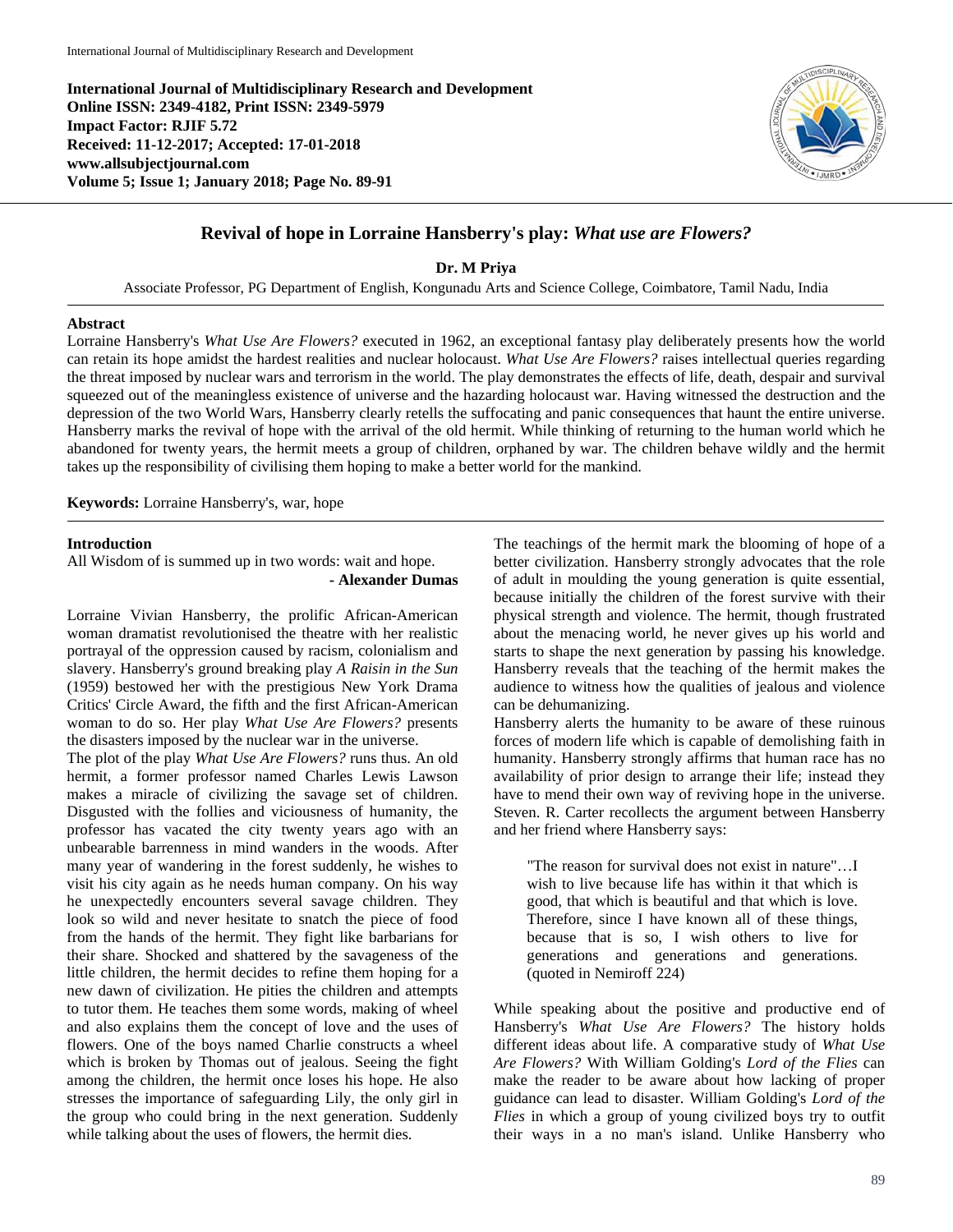stresses the importance of worthwhile humanistic qualities, Golding projects the most destructive forces of the universe: the hunger for power or authority and violence. The boys of Hansberry never hurts or kills any living thing for their sport, whereas the troop of Golding takes the opposite diversion by becoming savages. Thus the novel *Lord of the Rings* reverses the image of civilized to the primitives creating a sense of fear among the audience and loss of hope in individuals.

Another fact to be remembered is that *What Use Are Flowers?* Is Hansberry's firm response to Samuel Beckett's *Waiting for Godot.* In *Waiting for Godot*, the two tramps Vladimir (Mind) and Estrgon (Body) await for the arrival of Godot who never shows up till the end. Nothing significant thing happens in the play except the exchanging of hats for three times. For the people of the entire universe Godot may be interpreted according to their requirements, for some maybe the Almighty too. The play ends with a note of announcing the arrival of Godot, the next day. Further in *Waiting for Godot*, the essence rests on waiting. The human world always waits for miracles or changes to take place. Waiting, Esslin states,

Waiting is to experience the action of time, which is constant change. And, yet, as nothing real ever happens, that change itself an illusion. The ceaseless activity of time is self-defeating, purposeless and null and void. The more things change, the more they are the same. This is the terrible stability of the world. (52)

The waiting shows that the awakened spirit of the man to penetrate the complex condition of human life. In *Waiting for Godot*, the waiting symbolizes the amount of care and hope which the hermit exactly does. He patiently teaches and waits for the savage children to practice all his preaching. The meaningless exchange of ragged coat, the shoes, the hats and the piece of turnip in *Waiting for Godot* is contrast to the fruitful sharing of hermit's knowledge hoping to witness a change in the society. This sharing orients the human relationships between individuals as well as the society consciously.

Undoubtedly the hermit becomes Hansberry's Godot--who does come" (129) assures Anne Cheney. Reflecting the thought of Cheney, Nikki Giovanni in her article An Emotional View of Lorraine Hansberry aptly comments, "God is never late but He always comes on time" (282) and the arrival of the hermit, in way or other delights the children defeating the monotonous dullness which prevail between Vladimir and Estrogen of *Waiting For Godot*. The children pursue lots of lively lessons from the hermit to better their survival tactics over poverty and many other odds. Hansberry has successfully loaded the play with the finding of the sweetest part of the wild crew. Though the hermit dies physically, his faith in civilization blooms as hopes in the children. He says that the flowers have infinite uses; similarly his teachings also help them in numerous ways by controlling their personal impulses which opens the threshold of the civilization. In particular the making of the wheel of future as well as the use of flowers symbolize the dawn of the civilization.

The play *What Use Are Flowers?* Poses a combination of

prearranged and re-established order of likes and set of values whether leading to despair or terror, but at last ends with boosting hopes. Subtitled *Who Knows Where*, Hansberry's *What Use Are Flowers?* Is an unflinching dedication that mirrors the most horrible moments of human life-like loneliness, despair, and surrendering to the sharpest and deadly threats of society leading to a superhuman effort to restore and repair life? To Hansberry war creates the danger of losing the balanced psychological and aesthetic view of life. The majestic survival against the dreadful elements of modern era also includes abundance of absurdities. Hansberry's thoughtful creation of the character of hermit in the play has no ambiguities and he takes up the responsibility of civilizing the savage children. Margaret Wilkerson writes that Hansberry has perfect, "understanding of the ambiguity of the human condition: fragile, yet filled with potential and possibility" (143). Hansberry believes that man is all possible and all potential who can make or unmake many miracles.

Hansberry projects war as the chief villain of the play which deforms individuals as well as societies. Without leaving the slightest ray of hope, the first and second World Wars caused widespread and massive destruction killing lakhs and lakhs of innocent civilians which Hansberry herself stands as a witness. Hansberry feels the toughness of wars which in modern times almost destroy the lives beyond hope of recovery with its tools like biological weapons, under bombs, carpet bomb and cluster bombs causing massive destruction indiscriminately. This scenario demands solutions for the following questions of fear and frustration. Is civilization moving towards its doom? Could mankind survive an atomic war?

Hansberry prophesies that the human civilization will survive and revive hope to have a flourishing future better than ever. David. E. Lilienthal observes, "Millions of people everywhere in the world had faith in the future" (289). Hansberry says that the task ahead proves to be the bravest and most stirring adventure of the human spirit since the circumnavigation of the globe managing the powerful, potential and free spirit of humanity in the progressive way restoring hope in humanity.

She also tells that world marches towards the gateway of vast and new developments widening the horizons. Through *What Use Are Flowers?* Hansberry expresses that the humanity faces the biggest atomic challenge, yet the world has lots of hope with its powers generated in devoid of great dangers. Does this release of abundant energy provide the joy? Or is it like the release of evil jinni from the bottle who threatens or enslaves the entire world? This kind of hypothetical question even makes the world to regret for the discovery of fire, but fire, being the most beneficent tool becomes an inseparable element in the life of man and he also learns to live with it. Will it be possible for the man to live without fire? The misuse of fire destroys all likewise, the flames of holocaust war too paralyse the world. Out of despair the man asks will it be possible to lock the jinni into the bottle again?

Hansberry wisely answers the questions in the play *What Use Are Flowers?* By focusing on the victims of the atomic war. Through the character of hermit Hansberry firmly asserts that greater hope of humankind in knowledge, love and faith can make the earth to live with mercy, joy, and faith. After seeing the group of uncivilized children, the hermit having great